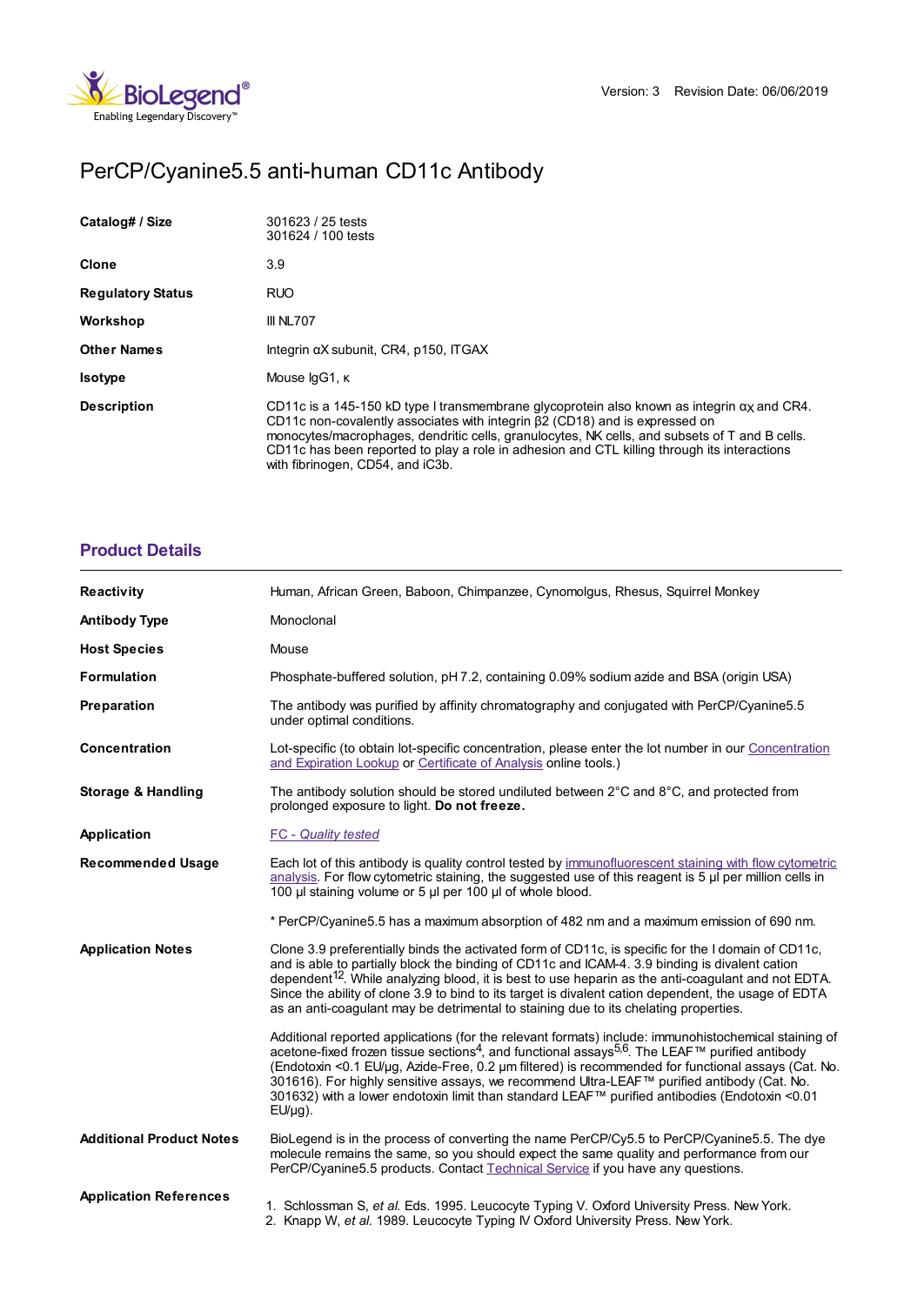|                          | 3. McMichael A, et al. Eds. 1987. Leucocyte Typing III Oxford University Press. New York.<br>4. Vainer B, et al. 2000. Am. J. Surg. Pathol. 24:1115. (IHC)<br>5. Ottonello L, et al. 1999. Blood 93:3505.<br>6. Metelitsa LS, et al. 2002. Blood 99:4166.<br>7. Sadhu C, et al. 2007. J. Leukoc. Biol. doi:10.1189/jlb.1106680. PubMed<br>8. Ihanus E, et al. 2007. Blood 109:802-810.<br>9. Gurer C, et al. 2008. Blood 112:1231. PubMed<br>10. Asai A, et al. 2009. J. Lipid Res. 50:95. PubMed<br>11. Yoshino N, et al. 2000. Exp. Anim. (Tokyo) 49:97. (FC)<br>12. Sadhu C, et al. 2008. J. Immunoass. Immunoch. 29:42. (FC) |
|--------------------------|----------------------------------------------------------------------------------------------------------------------------------------------------------------------------------------------------------------------------------------------------------------------------------------------------------------------------------------------------------------------------------------------------------------------------------------------------------------------------------------------------------------------------------------------------------------------------------------------------------------------------------|
| <b>Product Citations</b> | 1. Keck S, et al. 2021. Cellular and Molecular Gastroenterology and Hepatology. 12(2):507-545.<br>PubMed<br>2. Surdziel E, et al. 2017. PLoS One 10.1371/journal.pone.0183679. PubMed<br>3. Dimitrov V, et al. 2017. J Biol Chem. 292:20657. PubMed<br>4. Blaszczak AM, et al. 2019. J Diabetes Res. 2019:8124563. PubMed<br>5. Perry JSA, et al. 2018. Immunity. 48:923. PubMed<br>6. Auat M, et al. 2018. Cytometry B Clin Cytom. 94:588. PubMed<br>7. Eken A, et al. 2020. North Clin Istanb. 0.513194444. PubMed                                                                                                             |
| <b>RRID</b>              | AB 10643589 (BioLegend Cat. No. 301623)<br>AB 10640733 (BioLegend Cat. No. 301624)                                                                                                                                                                                                                                                                                                                                                                                                                                                                                                                                               |

## **[Antigen](https://www.biolegend.com/nl-be/products/percp-cyanine5-5-anti-human-cd11c-antibody-6930?pdf=true&displayInline=true&leftRightMargin=15&topBottomMargin=15&filename=PerCP/Cyanine5.5 anti-human CD11c Antibody.pdf#antigenDetails) Details**

| <b>Structure</b>          | Integrin, type I transmembrane glycoprotein, associates with integrin $\beta$ (CD18), 145-150 kD                              |
|---------------------------|-------------------------------------------------------------------------------------------------------------------------------|
| <b>Distribution</b>       | Myeloid, dendritic cells, NK cells, B cells and T cell subsets                                                                |
| <b>Function</b>           | Adhesion, CTL killing                                                                                                         |
| Ligand/Receptor           | CD54, fibrinogen, iC3b, ICAM-1, ICAM-4                                                                                        |
| <b>Cell Type</b>          | Dendritic cells, NK cells, B cells, T cells, Neutrophils, Tregs                                                               |
| <b>Biology Area</b>       | Cell Adhesion, Cell Biology, Immunology, Innate Immunity, Neuroscience, Neuroscience Cell<br>Markers, Costimulatory Molecules |
| <b>Molecular Family</b>   | Adhesion Molecules, CD Molecules                                                                                              |
| <b>Antigen References</b> | 1. Petty H. 1996. Immunol. Today 17:209.<br>2. Springer T. 1994. Cell 76:301.<br>3. Ihanus E. et al. 2007. Blood 109:802-810. |
| Gene ID                   | 3687                                                                                                                          |

#### **Related [Protocols](https://www.biolegend.com/nl-be/products/percp-cyanine5-5-anti-human-cd11c-antibody-6930?pdf=true&displayInline=true&leftRightMargin=15&topBottomMargin=15&filename=PerCP/Cyanine5.5 anti-human CD11c Antibody.pdf#productRelatedProtocols)**

Cell Surface Flow [Cytometry](https://www.biolegend.com/protocols/cell-surface-flow-cytometry-staining-protocol/4283/) Staining Protocol

### **Other [Formats](https://www.biolegend.com/nl-be/products/percp-cyanine5-5-anti-human-cd11c-antibody-6930?pdf=true&displayInline=true&leftRightMargin=15&topBottomMargin=15&filename=PerCP/Cyanine5.5 anti-human CD11c Antibody.pdf#productOtherFormats)**

FITC anti-human CD11c, PE anti-human CD11c, Purified anti-human CD11c, PE/Cyanine7 anti-human CD11c, PE/Cyanine5 antihuman CD11c, Biotin anti-human CD11c, APC anti-human CD11c, Alexa Fluor® 488 anti-human CD11c, Alexa Fluor® 647 antihuman CD11c, Pacific Blue™ anti-human CD11c, PerCP/Cyanine5.5 anti-human CD11c, Brilliant Violet 421™ anti-human CD11c, Brilliant Violet 711™ anti-human CD11c, Ultra-LEAF™ Purified anti-human CD11c, Brilliant Violet 510™ anti-human CD11c, Brilliant Violet 605™ anti-human CD11c, Brilliant Violet 650™ anti-human CD11c, Purified anti-human CD11c (Maxpar® Ready), PE/Dazzle™ 594 anti-human CD11c, Brilliant Violet 785™ anti-human CD11c, Alexa Fluor® 700 anti-human CD11c, APC/Fire™ 750 anti-human CD11c

#### **Product Data**